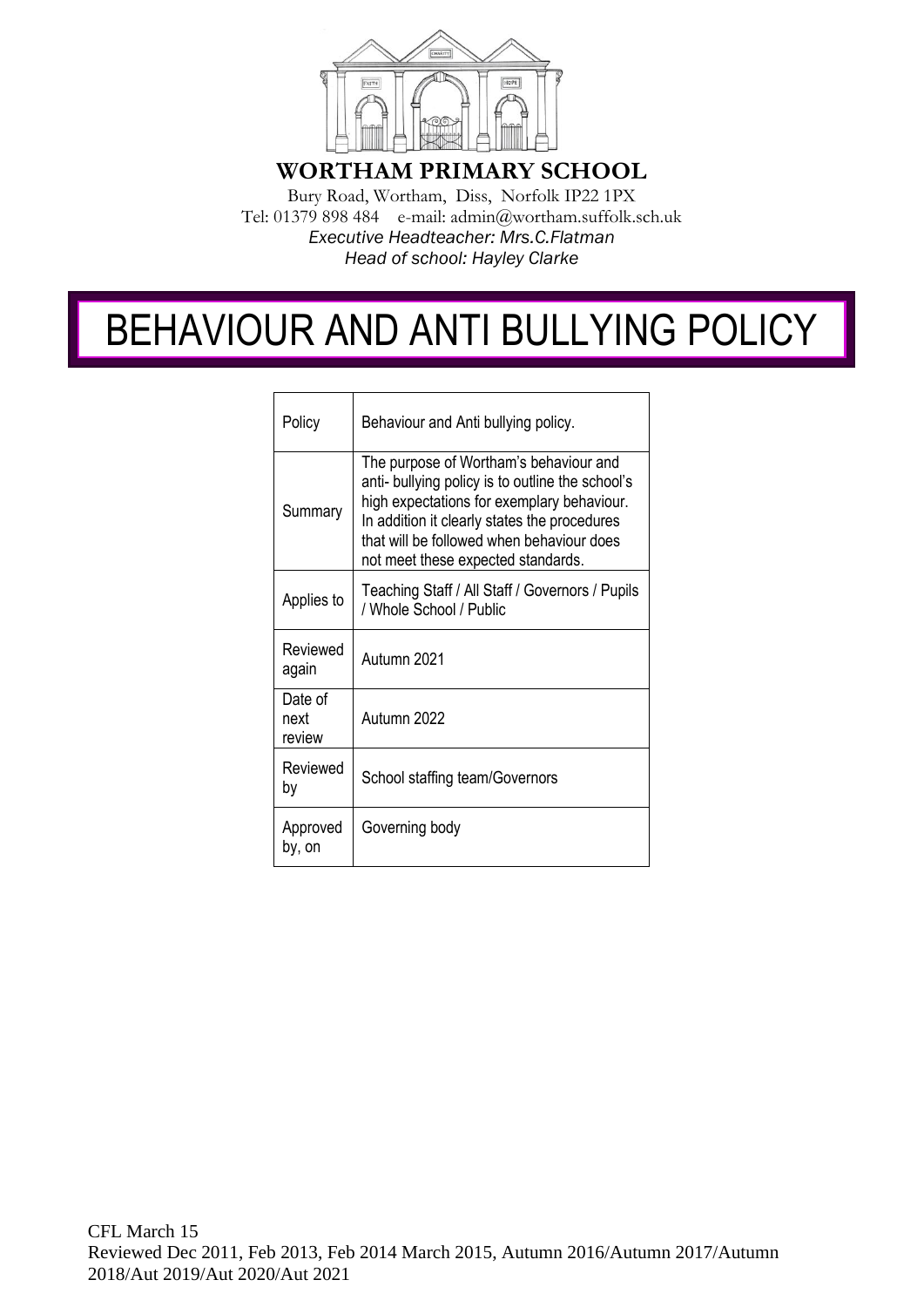# **Wortham Primary School BEHAVIOUR AND ANTI BULLYING POLICY**

#### **Introduction:**

At Wortham Primary School we want to make sure that our children are happy as we all know that children learn best in a happy, secure and friendly environment. We strongly believe that every child and adult in the school has the RIGHT to be in a safe environment and that every child and adult has the RESPONSIBILITY to be in control of his or her own behaviour.

We have therefore developed this policy to enable us to fulfil our vision, which is:

#### **At Wortham Primary School we work together to enable our children to become successful learners, to know and understand that they are valued and to prepare them for life in the local and world wide community. Together we achieve**

This policy has been shared with staff, children and parents and is reviewed at least once a year.

# **The Benefits of Good Behaviour:**

At Wortham Primary School we believe that when staff, pupils and parents value good social behaviour:

Children will:

- Learn what good behaviour means;
- Learn to care for one another;
- Learn the value of friendship;
- Develop self confidence:
- Reach their true potential in academic studies.
- Develop, learn and use effectively a range of social skills that relate to maintaining good behaviour.

Teachers are able to:

- Teach effectively;
- Meet the needs of individual pupils:
- Work in partnership with parents for the benefit of the children;

Parents will:

- Feel confident that their children are growing personally, socially and academically;
- Know that their children receive support when they need it;
- Feel welcome in school to discuss their children's progress in a positive atmosphere.

We strive to work in partnership with parents to encourage all our pupils to grow and develop personally and socially as well as academically. Parents and children are asked to read, agree to and sign a Home School Agreement for behaviour annually.

# **Our School Rules**

We expect all pupils, parents and staff to respect everyone and everything in our school. This aim is translated into a Code of Conduct, which is written in a form that is easily understood by all our pupils:

- **Everyone has the right to feel safe**
- **Everyone has the right to learn**
- **Everyone has the right to do their job**

CFL March 15 Reviewed Dec 2011, Feb 2013, Feb 2014 March 2015, Autumn 2016/Autumn 2017/Autumn 2018/Aut 2019/Aut 2020/Aut 2021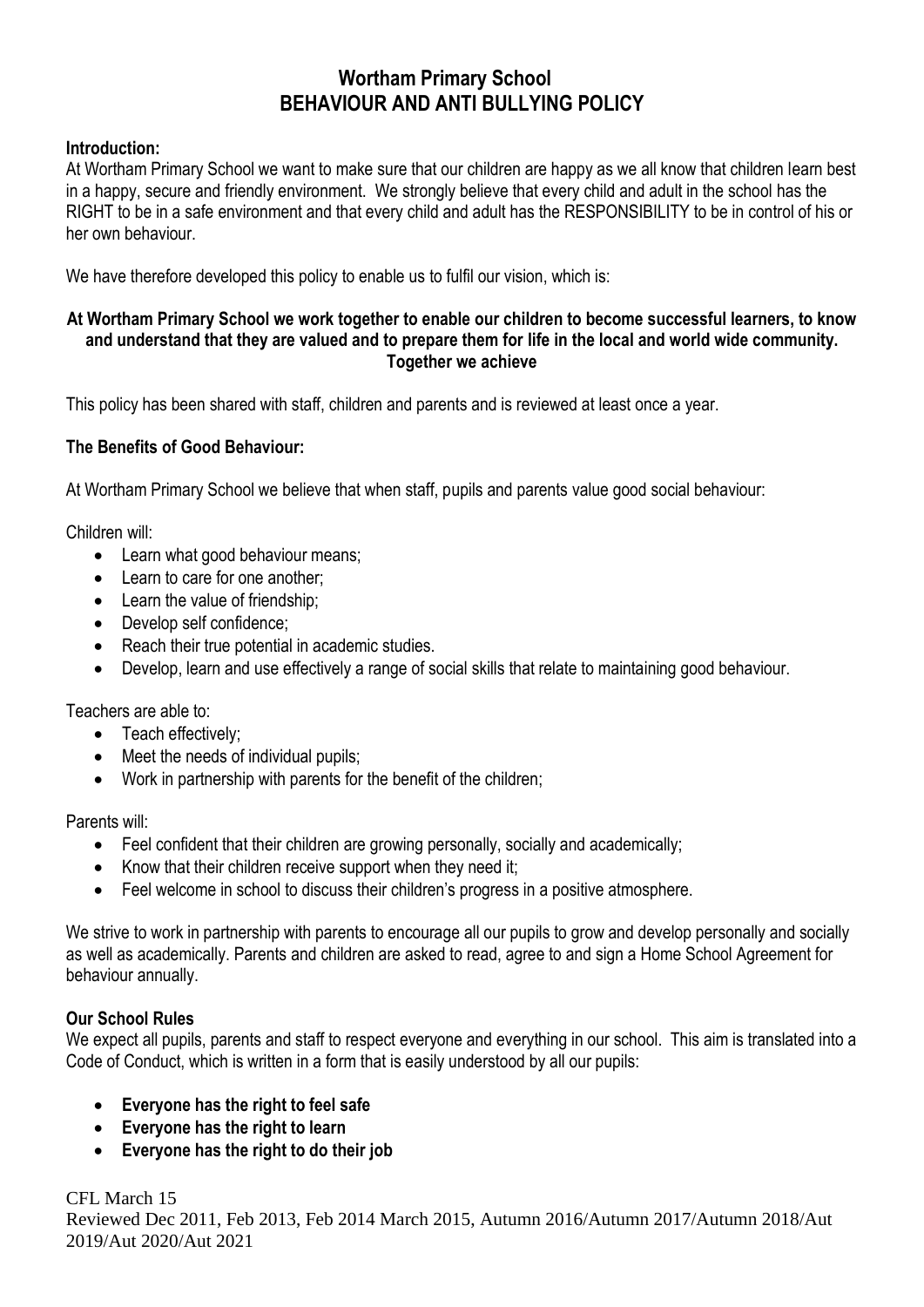These rules also apply to behaviour outside of school (i.e. on visits and residential trips) or when children are in school uniform. The school will share the expected behaviour on residential trips with the parents and children before the trip and parents will be asked to sign an agreement that makes clear these expectations and the consequences of bad behaviour.

# **To encourage 'good' behaviour:**

- Staff will follow the guidance in this policy
- Teachers will display our three golden rules in each classroom: **Everyone has the right to feel safe. Everyone has the right to learn. Everyone has the right to do their job.**
- Teachers will have a class rewards system in place which is shared with the class
- All staff will recognise and highlight good behaviour as it occurs.
- Teachers will introduce the listening action plan in each classroom.
- Teachers will organise their classrooms to provide the best possible learning environment for all children.
- Desirable attitudes and skills will be taught during Religious Education (RE) and Personal, Social and Health Education (PSHE) lessons, whole school, class and house assembly times
- Teachers will differentiate work to meet the needs of individual children.
- Teachers will attempt to identify reasons for poor behaviour and if appropriate the child will be put on our SEND programme and will have a Pupil Passport. The targets in this will be discussed with the parents and other staff so that a consistent approach is adopted.
- Teachers will work with parents, sharing with them the positive behaviour as well as the inappropriate behaviour.

Lunchtime Behaviour Guidelines have been produced to ensure that our mid-day assistants act in a consistent way and parents and pupils understand what is expected of our children during the lunchtime period (details later)

# **Children will be rewarded for good behaviour through,**

- o Praise from members of staff;
- o Stickers and certificates
- o Children exhibiting especially good behaviour, kind deeds or producing good quality work may be sent to the Head teacher for a reward;
- o Being awarded 'Star of the week' in Celebration Assembly;
- o House Points
- o Orange stickers from the MDSAs/Merits and Classroom marbles.

# **To discourage inappropriate behaviour:**

# **All Staff will -**

- 1. Use positive behaviour as a desired model to divert unacceptable behaviours. ;
- 2. Remind the child of the class rules;
- **3.** Give a reminder to make the right choice.
- **4.** Offer the child an opportunity to have time out.
- **5.** Set tasks as a consequence of unacceptable behaviour.

For situations where a child continues to disrupt children's learning then the child will be removed to another classroom with their learning and be expected to complete their work.

**In the event of this not working then the child is removed and sent to the Headteacher.**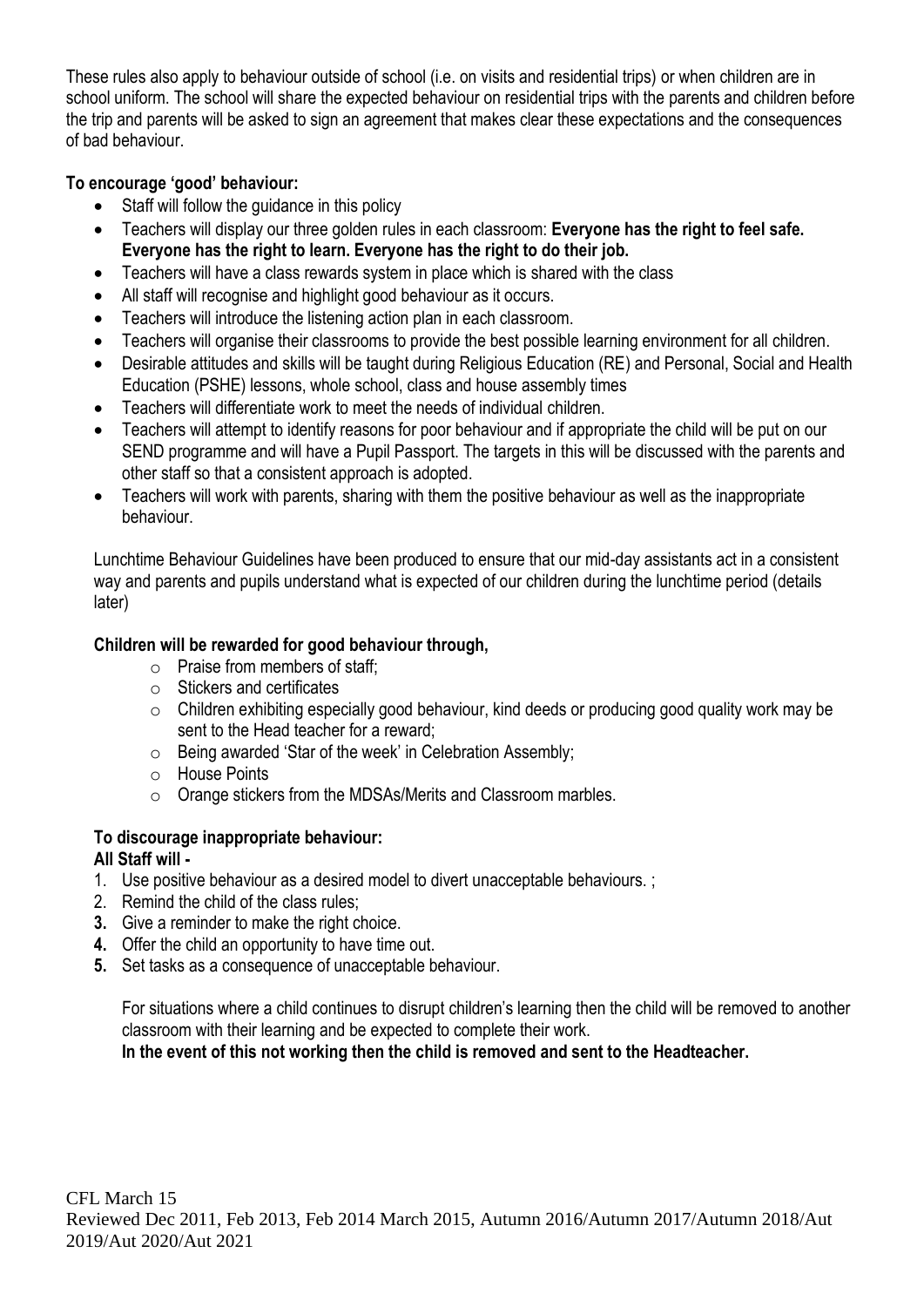# **All staff-**

- **6.** Make appropriate records of the behaviour and take appropriate action with may include exclusion from class activities, loss of activities or fixed term exclusion from school. Parents will be informed of the sanctions put in place.
- **7.** Tell the pupil to make a report of the incident/behaviour or complete social stories to go on record.
- **8.** In cases where the child is brought to the Headteacher then the Headteacher will feedback on the incident to the parents of that child.

#### **Lunch and playtime:**

To enable all our pupils to enjoy safe, happy lunchtimes, we have a set of lunchtime rules -

#### **In the dinner hall**

Children are expected to:

- Show good table manners
- Talk quietly to those on their own table
- Speak politely to adults
- Put up their hand if they need to ask for anything
- Remain seated unless told otherwise
- Leave the dinner hall in a quiet manner when dismissed

Children who do not behave appropriately will

- Be reminded of the expected behaviour
- Be moved to take time out and reflect on their behaviour
- A member of teaching staff will be called to support in this instance.

#### **On the field / playground**

Children are expected to:

- Play sensibly
- Keep out of 'hidden areas' such as the Forest School.
- Respect play equipment, rules and rotas
- Report any problems and accidents to the staff on duty

Children who do not behave well will be

- Reminded of the expected behaviour
- Be encouraged to take time out and reflect on their choices
- Be taken to a member of staff if necessary

Playtime rules are displayed around school.

#### **Confiscation of inappropriate items**

The law allows school staff to confiscate a pupils property if it is inappropriate in school. The school will hand any confiscated items back to the parent of the child at the end of the day.

Note - Weapons and knives would be handed over to the police. Staff (two together) may search bags for inappropriate items if they have good reason to believe that a child is hiding an inappropriate item.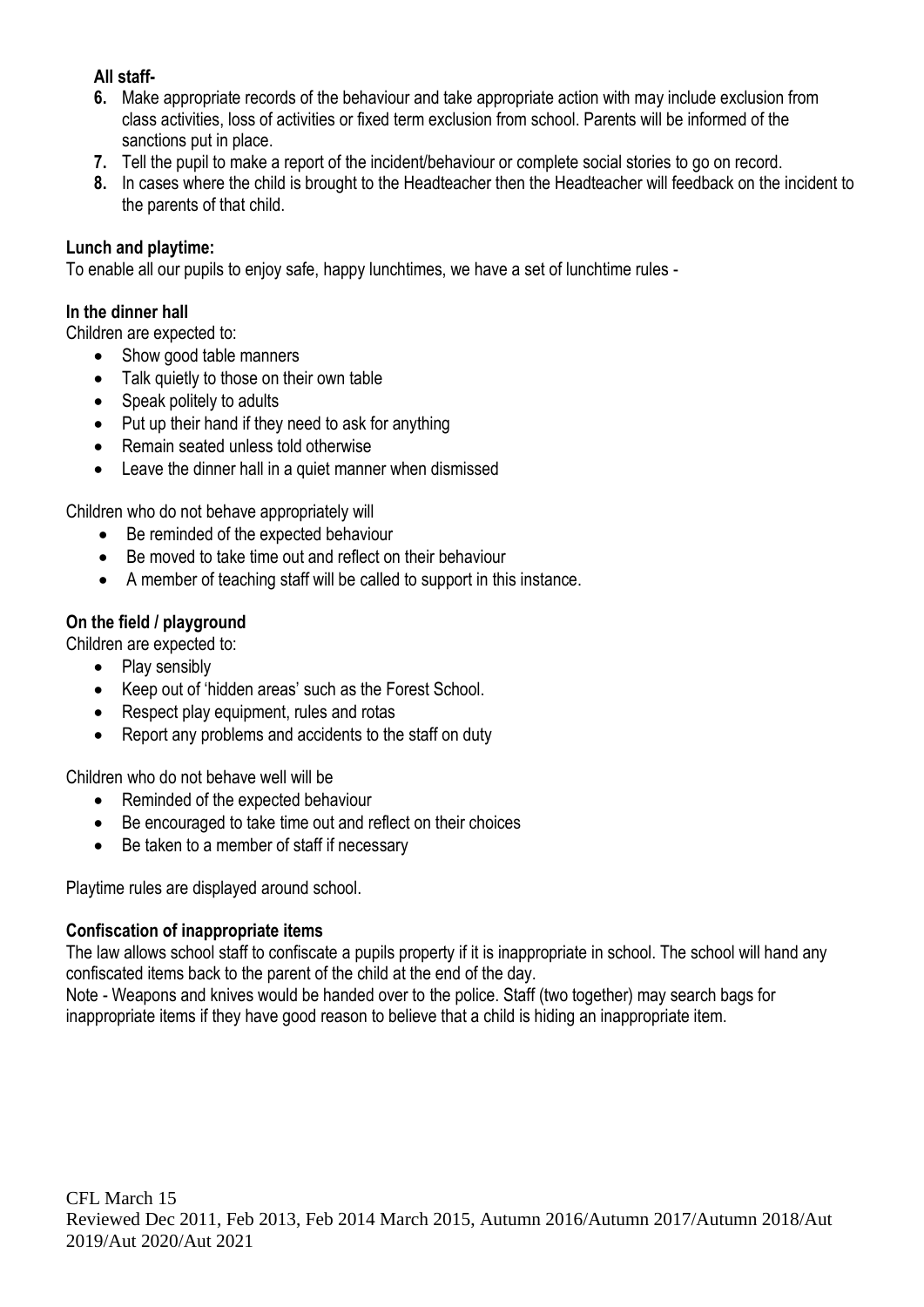# **Exclusions**

# **A child at Wortham can be excluded for a fixed period of time if…**

- A child is in breach of the school rules
- Allowing them to stay in school would seriously affect their / other pupils education or welfare.

**Any child, including Special Needs children,** deliberately assaulting a member of staff or another child could receive a Fixed Term, or Permanent Exclusion from school, depending on the severity of the attack. **Assault includes hitting, pinching, kicking, punching or any other action intended to harm the member of staff including verbal attacks.**

It is only the Executive head teacher who can exclude a child. The Chair of Governors would be informed immediately of the decision to exclude.

The school will contact the parents/carers on the day the exclusion is given. A letter explaining

- the period and reason for exclusion,
- the parents duty during the first 5 days of any exclusion to ensure that the child is not present in any public place during normal school hours.

If a child is excluded for longer than one day, the school will set work for them and mark it on return to school.

#### **Strategy for dealing with uninhibited dangerous behaviours**

Some categories of behaviour will come into categories that bypass the procedure as outlined above. When this occurs staff will need to follow the procedure above and those following.

- When the incident occurs, an immediate assessment of the effects of the behaviour on the pupil, other adults and other children must be made.
- Medical aid, if needed, is a priority
- A risk assessment is carried out and if appropriate the child must be isolated from other children.
- Full accounts must be written, dated (including year) and signed. It must be decided at this point if a County Incident form is to be completed (this is kept in the school office)
- The head teacher/most senior teacher present will make the decision as to whether the incident requires sanctions as follows
	- 1. Withdrawal from lessons/playtimes for a specified period commensurate with the severity of the behaviour
	- 2. Exclusion from school for a fixed term
	- 3. Exclusion from school permanently
	- 4. Executive Headteacher (2 and 3 only).
- For pupils with a known difficulty it would be expected that a programme of support in place where particular behaviours are targeted for action and where monitoring is happening, for example a Behaviour Support Plan / Pupil Passport, identification of a key person to co-ordinate and maintain links with the home.
- It is important that parents are aware of incidents and that they are involved in the support programmes being used.
- The chair of Governors and/or the designated child protection governor should be informed.
- Following an incident of this nature pupils and staff will need a debriefing session and paperwork, policies and procedures will need to be reviewed.
- The incident should be resolved and measures put in place so that the risk of re-occurrence is minimised and all parties can move forward in a positive way.

# CFL March 15 Reviewed Dec 2011, Feb 2013, Feb 2014 March 2015, Autumn 2016/Autumn 2017/Autumn 2018/Aut 2019/Aut 2020/Aut 2021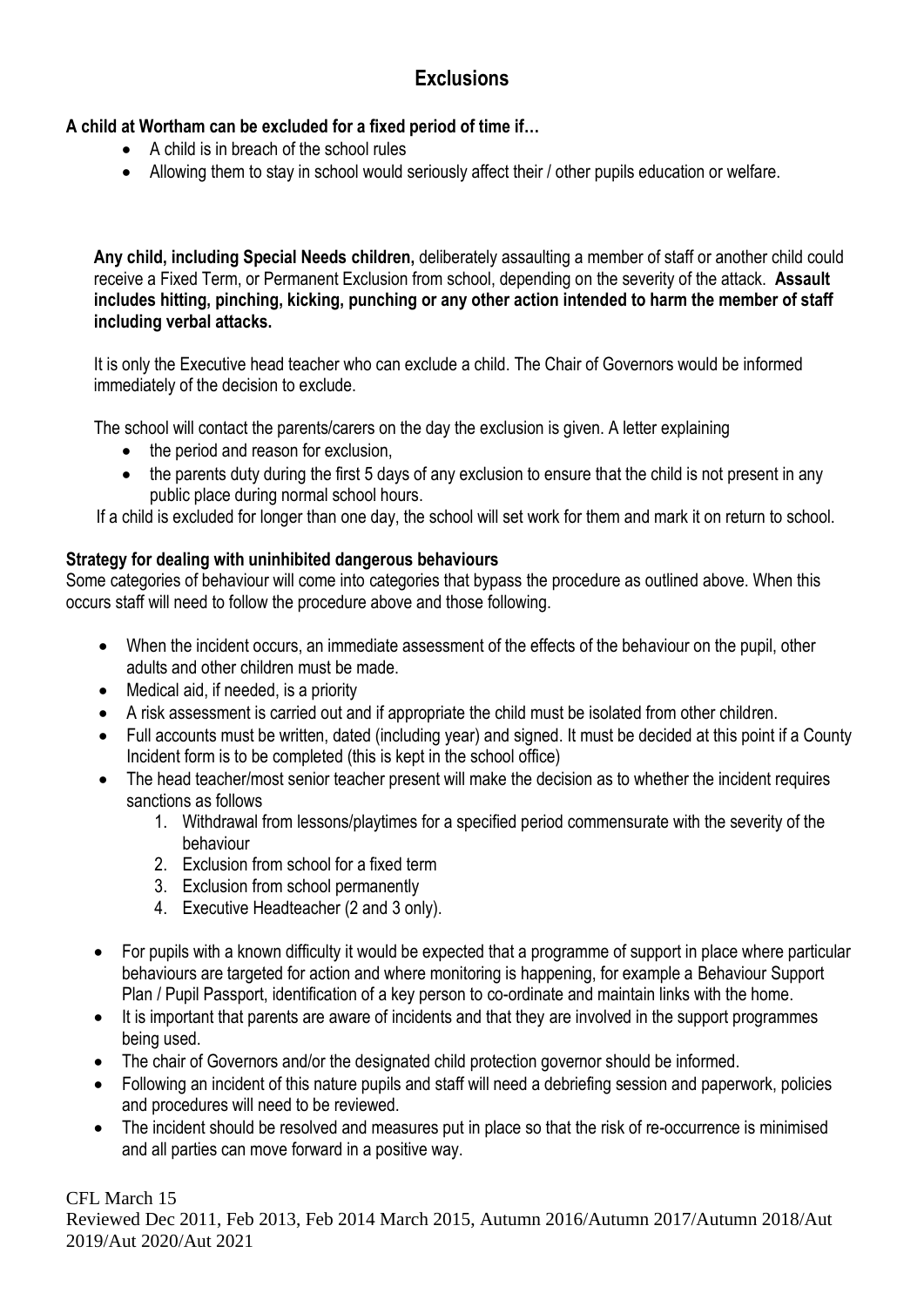#### **Taking Account of SEN, disability and the circumstances of vulnerable pupils**

The school will seek to make reasonable adjustments to the application of this behaviour policy where it is felt that a child's behaviour is a consequence of his or her SEND.

Children with an Pupil Passport (PP)/Education and Health Care Plan (EHCP)/Pupil Support Programme (PSP) will be supported with reference to these documents and sanctions will be used with reference to the pupil targets set for an individual. These targets should not be used to undermine this policy but to reinforce the aims set out in it.

# **Bullying**

We are committed to providing a caring, friendly and safe environment for all of our pupils so they can learn in a relaxed and secure atmosphere. Bullying of any kind is unacceptable at our school.

If bullying does occur, all pupils should be able to tell and know that incidents will be dealt with promptly and effectively. Anyone who knows that bullying is happening is expected to tell the staff.

# **What Is Bullying?**

#### **Bullying is the ongoing use of aggression or intimidation with the intention of hurting another person. Bullying results in pain and distress to the victim. It is persistent and targeted.**

Bullying is not 'one off' actions of aggression or intimidation.

Bullying can be:

- Emotional being unfriendly, tormenting (e.g. hiding books, threatening gestures)
- Physical pushing, kicking, hitting, punching or any use of violence
- Racist racial taunts, graffiti, gestures
- Sexual unwanted physical contact or sexually abusive comments
- Homophobic because of, or focussing on the issue of sexuality
- Verbal name-calling, sarcasm, spreading rumours, teasing
- Cyber All areas of internet ,such as email & internet chat room misuse Misuse of associated technology , i.e. camera &video facilities

**Why is it Important to Respond to Bullying?** Bullying hurts. No one deserves to be a victim of bullying. Everybody has the right to be treated with respect. Pupils who are bullying need to learn different ways of behaving.

Wortham School has a responsibility to respond promptly and effectively to issues of bullying.

# **Signs and Symptoms**

A child may indicate by signs or behaviour that he or she is being bullied. Adults should be aware of these possible signs and that they should investigate if a child:

- is unwilling to go to school (school phobic)
- becomes withdrawn anxious, or lacking in confidence
- starts stammering
- cries themselves to sleep at night or has nightmares
- feels ill in the morning
- begins to do poorly in school work
- comes home with clothes torn or books damaged
- has possessions which are damaged or " go missing"
- has unexplained cuts or bruises
- becomes aggressive, disruptive or unreasonable
- is bullying other children or siblings
- stops eating

CFL March 15 Reviewed Dec 2011, Feb 2013, Feb 2014 March 2015, Autumn 2016/Autumn 2017/Autumn 2018/Aut 2019/Aut 2020/Aut 2021